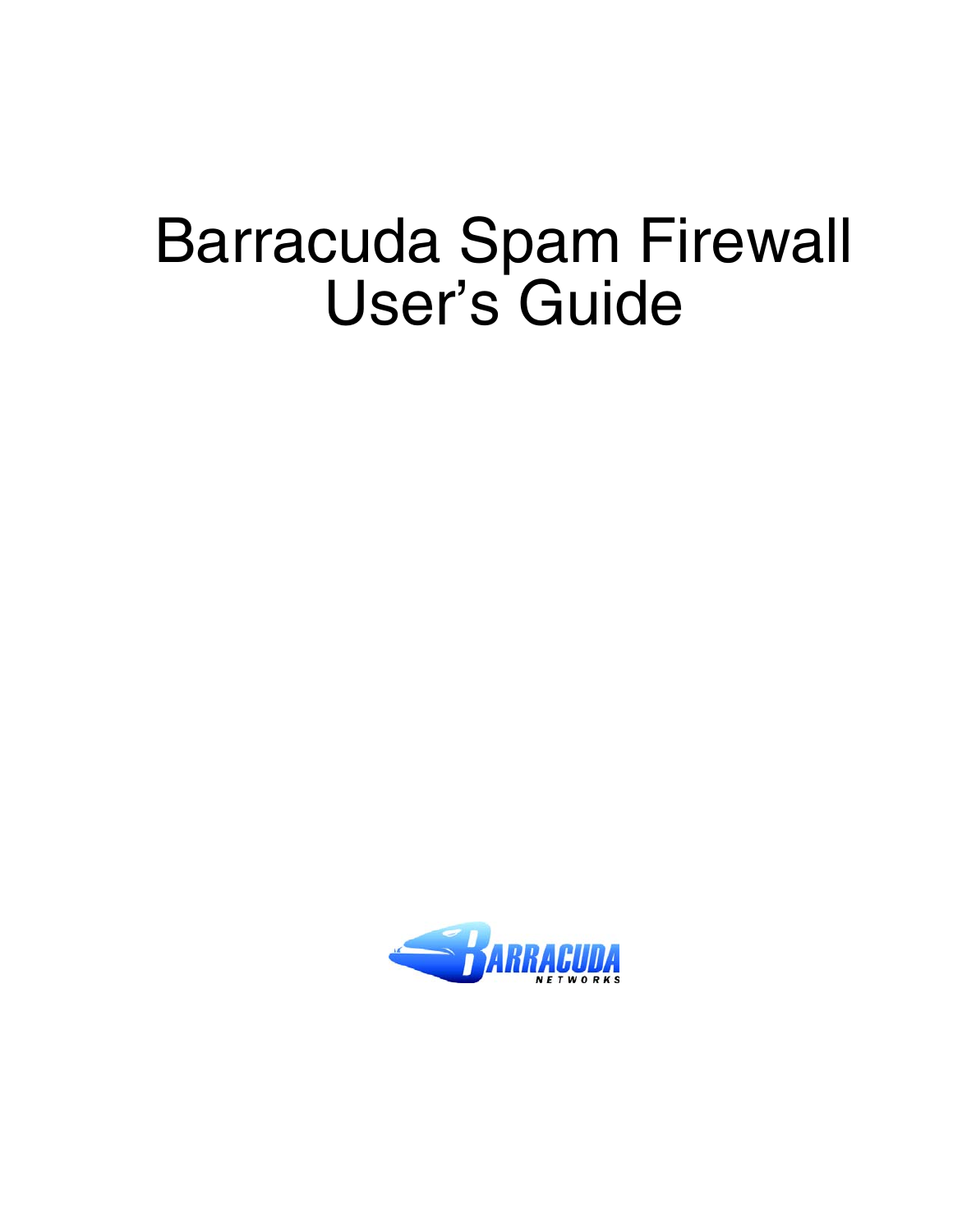#### **Copyright**

Copyright 2005, Barracuda Networks www.barracudanetworks.com v3.2.22

All rights reserved. Use of this product and this manual is subject to license. Information in this document is subject to change without notice.

#### **Trademarks**

Barracuda Spam Firewall is a trademark of Barracuda Networks. All other brand and product names mentioned in this document are registered trademarks or trademarks of their respective holders.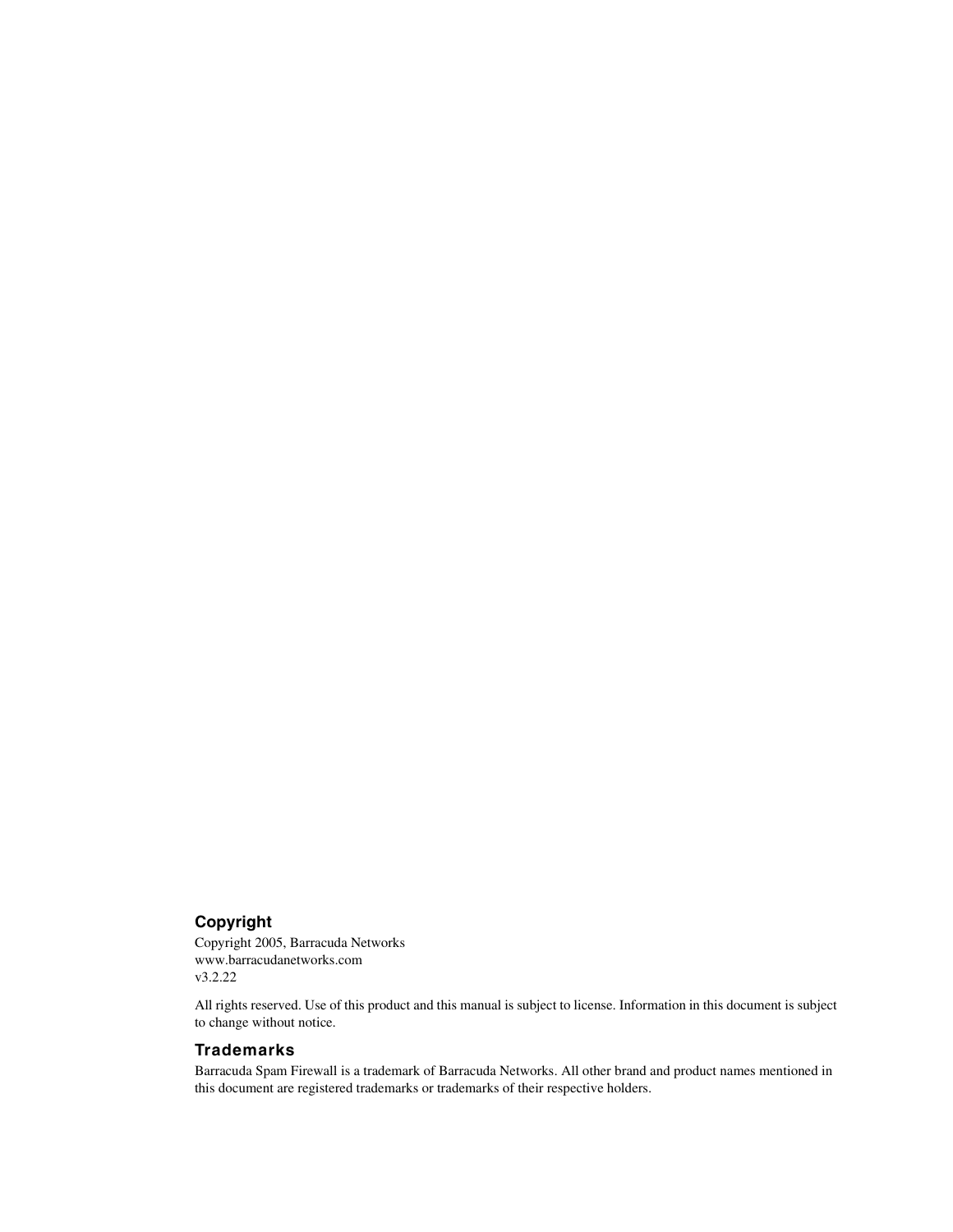## **Managing your Quarantine Inbox**

This chapter describes how you can check your quarantined messages, classify messages as spam and not spam, and modify your user preferences using the Barracuda Spam Firewall interface. This chapter contains the following topics:

- [Receiving Messages from the Barracuda Spam Firewall in the next section](#page-2-0).
- [Using the Quarantine Interface on page 4.](#page-3-0)
- [Changing your User Preferences on page 6.](#page-5-0)
- [Using Microsoft Outlook and Lotus Notes to Classify Messages on page 9](#page-8-0).

#### <span id="page-2-0"></span>**Receiving Messages from the Barracuda Spam Firewall**

The Barracuda Spam Firewall sends you the following two types of messages:

- **Greeting Message**
- Spam Quarantine Summary Report

#### **Greeting Message**

The first time the Barracuda Spam Firewall quarantines an email intended for you, the system sends you a greeting message with a subject line of User Quarantine Account Information. The greeting message contains the following information:

Welcome to the Barracuda Spam Firewall. This message contains the information you will need to access your Spam Quarantine and Preferences.

Your account has been set to the following username and password:

Username: <your email address>

Password: <your default password>

Access your Spam Quarantine directly using the following link: http://<br/>barracuda system address or name>:8000

The Barracuda Spam Firewall automatically provides your login information (username and password) and the link to access the quarantine interface. You should save this email because future messages from the system do not contain your login information.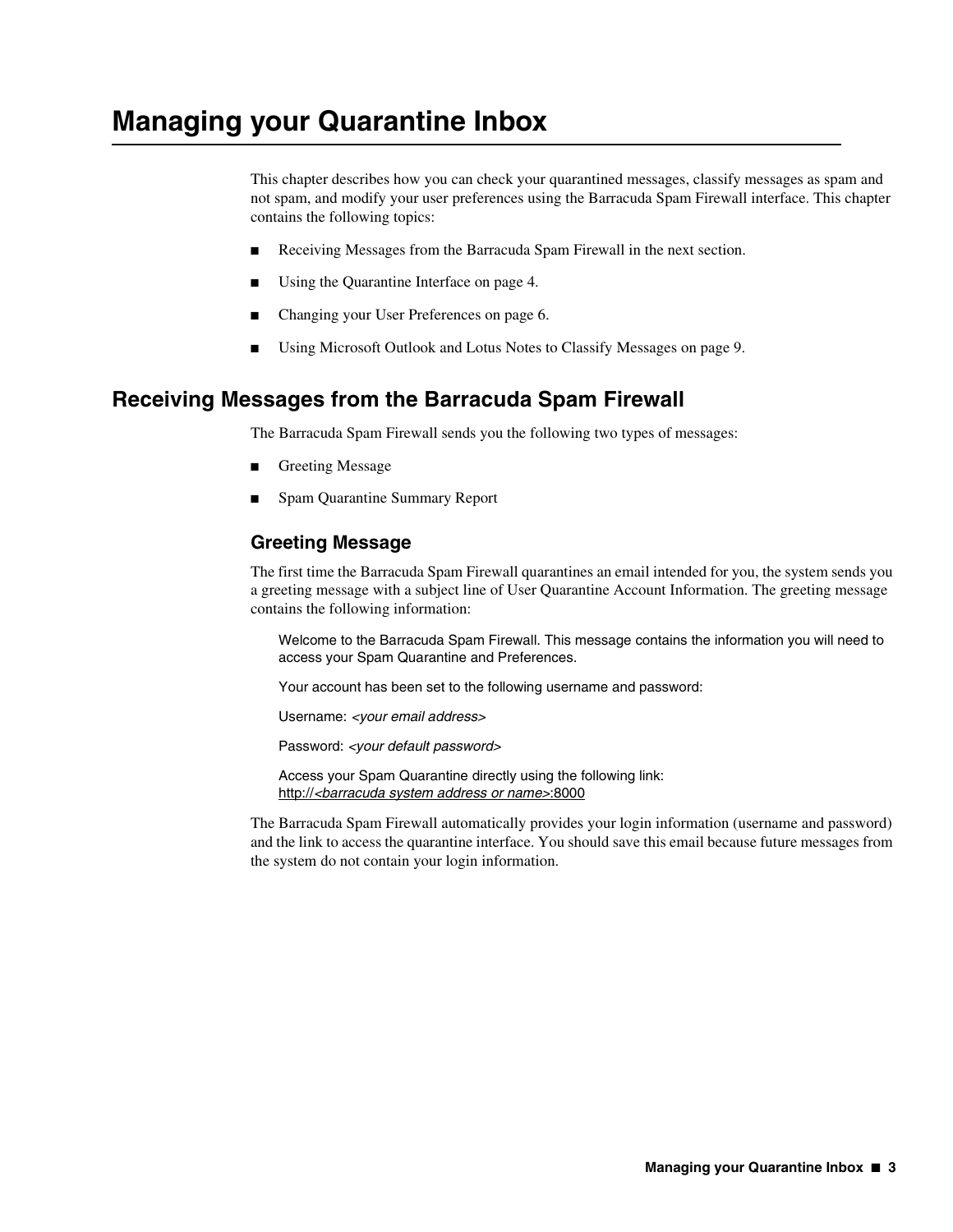#### **Quarantine Summary Report**

The Barracuda Spam Firewall sends you a daily quarantine summary report so you can view the quarantined messages you did not receive. From the quarantine summary report you can also add messages to your whitelist, delete messages, and have messages delivered to your inbox.

The following figure shows an example of a quarantine summary report.

|                     |                                                                                                                                                                                                                                                                                                                                                                   | Click to access your quarantine<br>interface to set preferences and<br>classify messages                                                                                                                                                                                                                                                                                                                  |                | Select to deliver, whitelist or<br>delete quarantined messages                   |
|---------------------|-------------------------------------------------------------------------------------------------------------------------------------------------------------------------------------------------------------------------------------------------------------------------------------------------------------------------------------------------------------------|-----------------------------------------------------------------------------------------------------------------------------------------------------------------------------------------------------------------------------------------------------------------------------------------------------------------------------------------------------------------------------------------------------------|----------------|----------------------------------------------------------------------------------|
| From:<br>To:<br>Cc: | Barracuda Spam Firewall [support@barracudanetworks.com]<br>nguyen@affinitypath.com                                                                                                                                                                                                                                                                                |                                                                                                                                                                                                                                                                                                                                                                                                           |                | Sent: Tue 1/13/                                                                  |
| Subject:            | Daily Spam Quarantine Summary                                                                                                                                                                                                                                                                                                                                     |                                                                                                                                                                                                                                                                                                                                                                                                           |                |                                                                                  |
|                     |                                                                                                                                                                                                                                                                                                                                                                   | <b>Spam Quarantine Summary</b>                                                                                                                                                                                                                                                                                                                                                                            |                |                                                                                  |
|                     | You have 3 messages in your spam guarantine inbox.<br>messages will no longer be quarantined.<br>for spam learning)                                                                                                                                                                                                                                               | Dear nguyen@affinitypath.com, this is your daily quarantine summary from the Barracuta Spam Firewall.<br>. Click on the Deliver link to have a message delivered to your maibox.<br>. Click on the Whitelist link to have a message delivered to your mailbox and whitelist the sender so that<br>. Click the Delete link to have the message deleted from your quarantine (message will be automatically |                |                                                                                  |
| Date                | From                                                                                                                                                                                                                                                                                                                                                              | <b>Subject</b>                                                                                                                                                                                                                                                                                                                                                                                            | <b>Actions</b> |                                                                                  |
|                     | 01/12 13:01 "Khoa Nguyen" <khoa_barracu <br="">01/07 08:26 Peter Salenger <peteatwork@<br>01/08 11:04 "Khoa Nguyen" <khoa barracu<="" td=""><td>welcome to paris you 1<br/>hi test zip<br/>welcome to paris you 1</td><td></td><td>Deliver Whitelist Delete<br/>Deliver Whitelist Delete<br/>Deliver Whitelist Delete</td></khoa></peteatwork@<br></khoa_barracu> | welcome to paris you 1<br>hi test zip<br>welcome to paris you 1                                                                                                                                                                                                                                                                                                                                           |                | Deliver Whitelist Delete<br>Deliver Whitelist Delete<br>Deliver Whitelist Delete |
|                     |                                                                                                                                                                                                                                                                                                                                                                   | To view your entire quarantine inbox or manage your preferences, click here.                                                                                                                                                                                                                                                                                                                              |                |                                                                                  |
|                     | Spam/Virus Protection By                                                                                                                                                                                                                                                                                                                                          |                                                                                                                                                                                                                                                                                                                                                                                                           |                |                                                                                  |

## <span id="page-3-0"></span>**Using the Quarantine Interface**

At the end of every quarantine summary report is a link to the quarantine interface where you can set additional preferences and classify messages as spam and not spam.

## **Logging into the Quarantine Interface**

To log into your quarantine interface:

**1.** Click the link provided at the bottom of the Quarantine Summary Report (displayed above).

**Result:** The login page appears.

**2.** Enter your username and password, and click **Login**.

Your login information resides in the greeting message sent to you from the Barracuda Spam Firewall.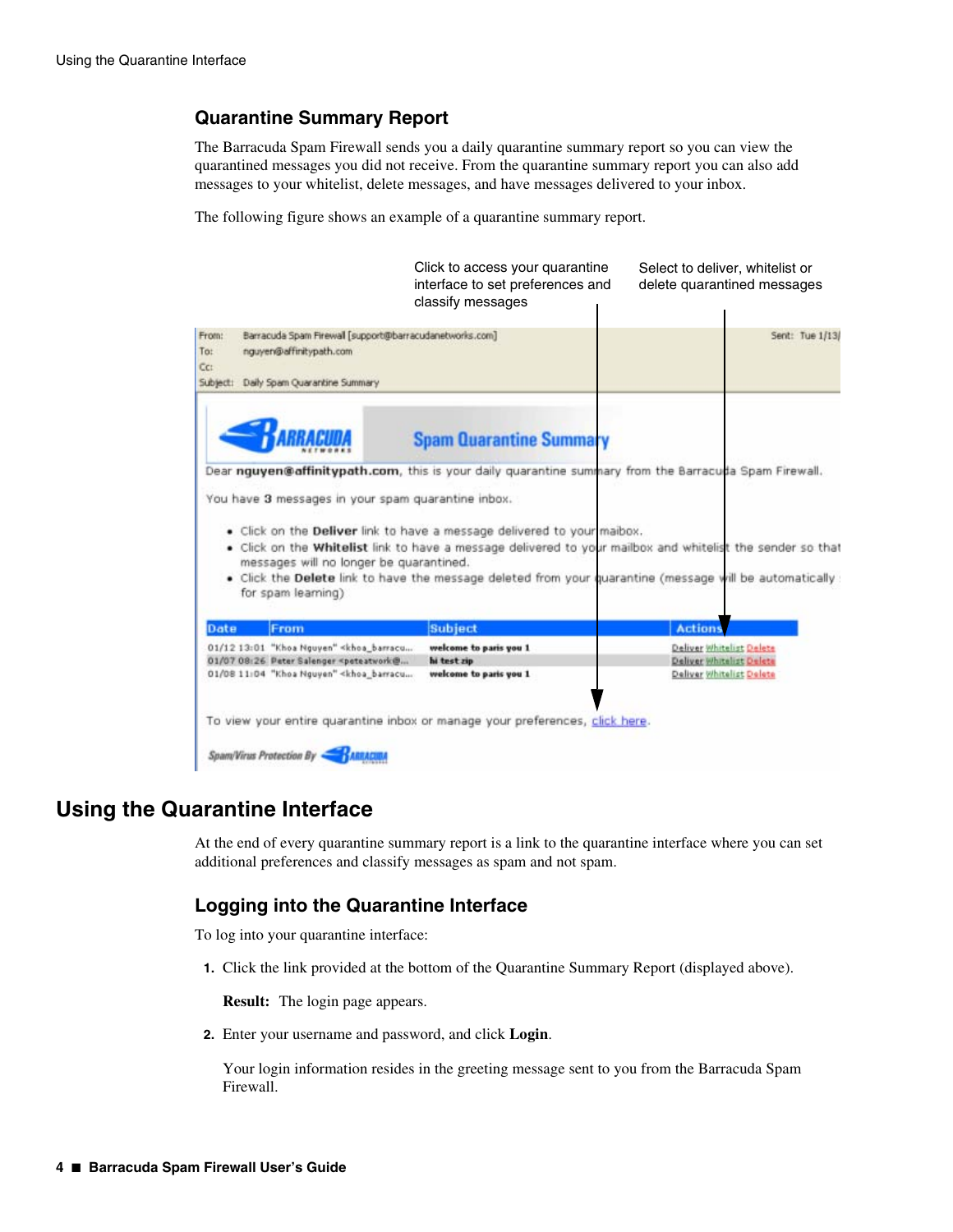#### **Managing your Quarantine Inbox**

After logging into the quarantine interface, select the QUARANTINE INBOX tab to view a list of your quarantined messages. When you first start using the quarantine interface, you should view this list on a daily basis and classify as many messages as you can.

The Barracuda Spam Firewall has a learning engine that learns how to deal with future messages based on the ones you classify as spam and not spam. The learning engine becomes more effective over time as you teach the system how to classify messages and as you set up rules based on your whitelist and blacklist.

Clicking on an email displays the message.

The following table describes the actions you can perform from this page.

| <b>Action</b>       | <b>Description</b>                                                                                                                                                                                                                                                                               |
|---------------------|--------------------------------------------------------------------------------------------------------------------------------------------------------------------------------------------------------------------------------------------------------------------------------------------------|
| <b>Deliver</b>      | Delivers the selected message to your standard email inbox.                                                                                                                                                                                                                                      |
|                     | Note: If you want to classify a message or add it to your whitelist, make sure to do so<br>before delivering the message to your inbox. Once the Barracuda Spam Firewall<br>delivers a message, it is removed from your quarantine list.                                                         |
| Whitelist           | Adds the selected message to your whitelist so all future emails from this sender are<br>not quarantined unless the message contains a virus or banned attachment type.                                                                                                                          |
|                     | The Barracuda Spam Firewall adds the sending email address exactly as it appears<br>in the message to your personal whitelist.                                                                                                                                                                   |
|                     | Note that some commercial mailings may come from one of several servers such as<br>mail3.abcbank.com, and a subsequent message may come from mail2.abcbank.com.<br>See the section on managing your whitelists and blacklists for tips on specifying<br>whitelists with greater effectiveness.   |
| Delete              | Deletes the selected message from your quarantine list. The main reason to delete<br>messages is to help you keep track of which quarantine messages you have<br>reviewed.                                                                                                                       |
|                     | You cannot recover messages you have deleted.                                                                                                                                                                                                                                                    |
| Classify as         | Classifies the selected message as not spam.                                                                                                                                                                                                                                                     |
| Not Spam            | Note: Some bulk commercial email may be considered useful by some users and<br>spam by others. Instead of classifying bulk commercial email, it may be more<br>effective to add it to your whitelist (if you wish to receive such messages) or blacklist<br>(if you prefer not to receive them). |
| Classify as<br>Spam | Classifies the selected message as spam.                                                                                                                                                                                                                                                         |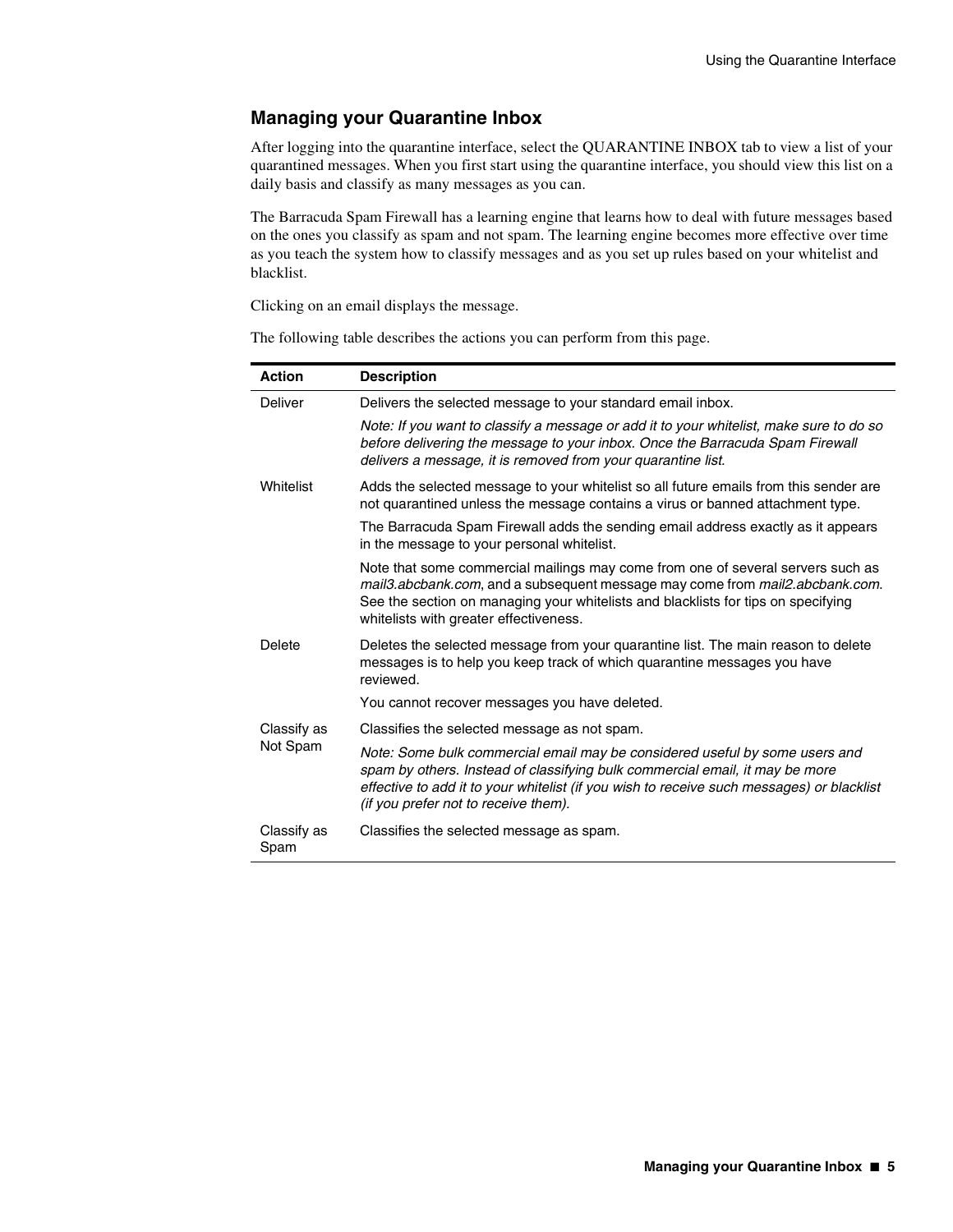## <span id="page-5-0"></span>**Changing your User Preferences**

After logging into your quarantine interface, you can use the PREFERENCES tab to change your account password, modify your quarantine and spam settings, and manage your whitelist and blacklist.

#### **Changing your Account Password**

To change your account password, do one of the following:

- On the quarantine interface login page, click **Create New Password**, or
- After logging into your quarantine interface, go to PREFERENCES-->Password. This option is not available if single sign on has been enabled via LDAP or Radius.

In the provided fields, enter your existing password and enter your new password twice. Click **Save Changes** when finished.

*Note: Changing your password breaks the links in your existing quarantine summary reports so you cannot delete, deliver, or whitelist messages from those reports. New quarantine summary reports will contain updated links that you can use the same as before.*

## **Changing Your Quarantine Settings**

The following table describes the quarantine settings you can change from the PREFERENCES-->Quarantine Settings page.

| <b>Quarantine Setting</b>   | <b>Description</b>                                                                                                                                                                                                                        |  |
|-----------------------------|-------------------------------------------------------------------------------------------------------------------------------------------------------------------------------------------------------------------------------------------|--|
| Enable Quarantine           | Whether the Barracuda Spam Firewall quarantines your messages.                                                                                                                                                                            |  |
|                             | If you select Yes, the Barracuda Spam Firewall does not deliver<br>quarantined messages to your general email inbox, but you can view these<br>messages from the quarantine interface and quarantine summary reports.                     |  |
|                             | If you select No, all messages that would have been quarantined for you<br>are delivered to your general email inbox with the subject line prefixed with<br>[QUAR]:. The Barracuda Spam Firewall administrator can modify this<br>prefix. |  |
| Notification Interval       | The frequency the Barracuda Spam Firewall sends you quarantine<br>summary reports. The default is daily. The Barracuda Spam Firewall only<br>sends quarantine summary reports when one or more of your emails have<br>been quarantined.   |  |
|                             | If you select <b>Never</b> , you can still view your quarantined messages from the<br>quarantine interface, but you will not receive quarantine summary reports.                                                                          |  |
| <b>Notification Address</b> | The email address the Barracuda Spam Firewall should use to deliver your<br>quarantine summary report.                                                                                                                                    |  |
| Default Language            | The language in which you want to receive your quarantine notifications.                                                                                                                                                                  |  |
|                             | This setting also sets the default encoding for handling unknown character<br>sets during filtering. All email notifications from the Barracuda Spam<br>Firewall are in UTF8 encoding.                                                    |  |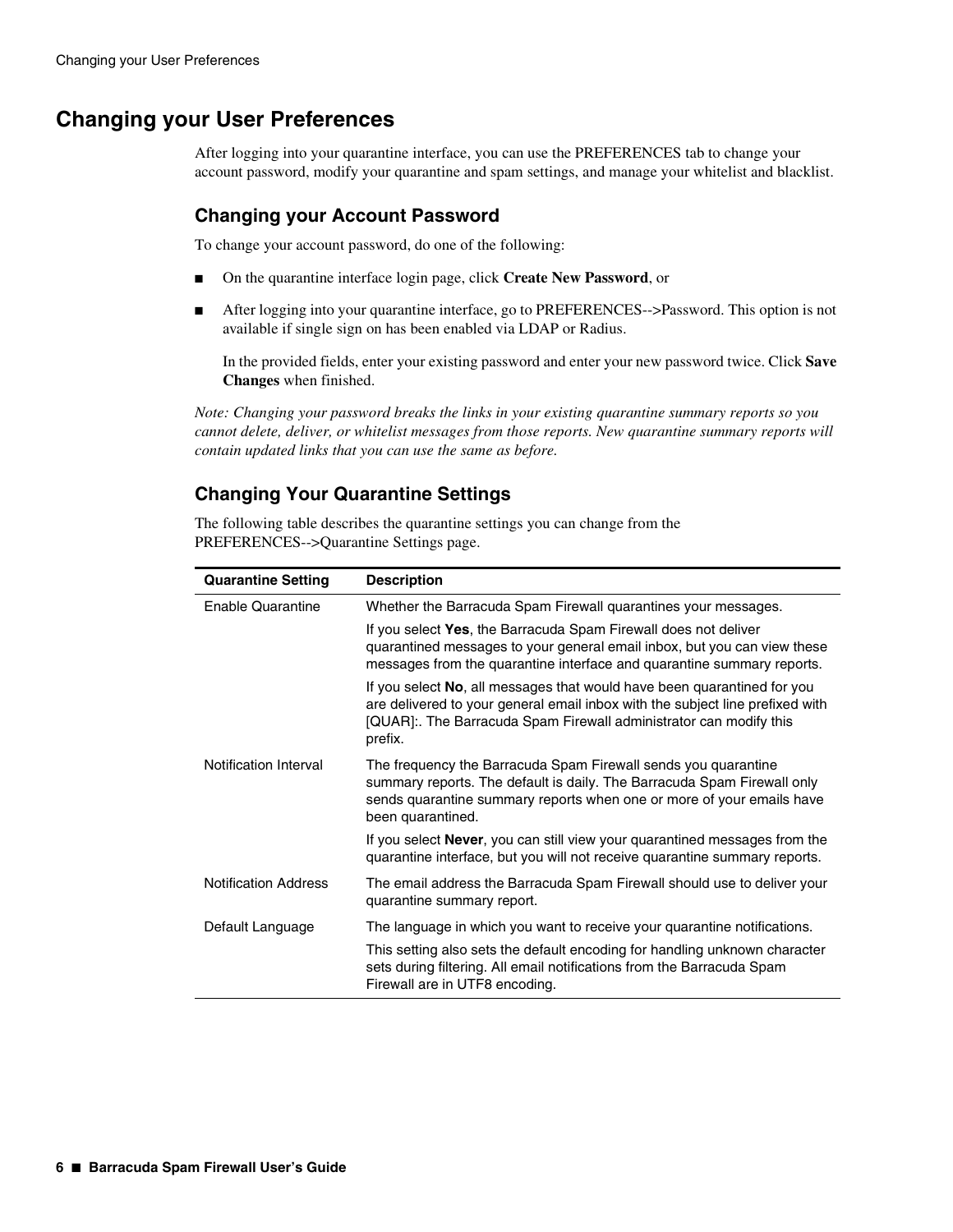#### **Enabling and Disabling Spam Scanning of your Email**

If you do not want the Barracuda Spam Firewall scanning your emails for spam content, you can disable spam filtering from the PREFERENCES-->Spam Settings page. From this page you can also change the default spam scoring levels that determine when your emails are tagged, quarantined or blocked.

When the Barracuda Spam Firewall receives an email for you, it scores the message for its spam probability. This score ranges from 0 (definitely not spam) to 10 or higher (definitely spam). Based on this score, the Barracuda Spam Firewall either allows, quarantines, or blocks the message.

A setting of 10 for any setting disables that option.

The following table describes the fields on the PREFERENCES-->Spam Settings page.

| <b>Setting</b>                     | <b>Description</b>                                                                                                                                                                                                                    |  |  |  |  |
|------------------------------------|---------------------------------------------------------------------------------------------------------------------------------------------------------------------------------------------------------------------------------------|--|--|--|--|
| <b>Spam Filter Enable/Disable</b>  |                                                                                                                                                                                                                                       |  |  |  |  |
| Enable Spam<br>Filtering           | Select Yes for the Barracuda Spam Firewall to scan your emails for spam.<br>Select No to have all your messages delivered to you without being scanned<br>for spam.                                                                   |  |  |  |  |
| <b>Spam Scoring</b>                |                                                                                                                                                                                                                                       |  |  |  |  |
| Use System<br>Defaults             | Select Yes to use the default scoring levels. To configure the scoring levels<br>yourself, select No and make the desired changes in the Spam Scoring Levels<br>section described below.                                              |  |  |  |  |
| Tag score                          | Messages with a score above this threshold, but below the quarantine<br>threshold, are delivered to you with the word [BULK] added to the subject line.                                                                               |  |  |  |  |
|                                    | Any message with a score below this setting is automatically allowed. The<br>default value is 3.5.                                                                                                                                    |  |  |  |  |
| Quarantine score                   | Messages with a score above this threshold, but below the block threshold, are<br>forwarded to your quarantine mailbox.                                                                                                               |  |  |  |  |
|                                    | The default setting is 10 (quarantine disabled).                                                                                                                                                                                      |  |  |  |  |
|                                    | To enable the quarantine feature, this setting must have a value lower than the<br>block threshold.                                                                                                                                   |  |  |  |  |
| <b>Block score</b>                 | Messages with a score above this threshold are not delivered to your inbox.<br>Depending on how the system is configured, the Barracuda Spam Firewall may<br>notify you and the sender that a blocked message could not be delivered. |  |  |  |  |
|                                    | The default value is 9.                                                                                                                                                                                                               |  |  |  |  |
| <b>Barracuda Bayesian Learning</b> |                                                                                                                                                                                                                                       |  |  |  |  |
| Reset Bayesian<br>Database         | Click Reset to remove your Bayesian rules learned by the Barracuda Spam<br>Firewall from the point of installation.                                                                                                                   |  |  |  |  |
| <b>Bayesian Database Backup</b>    |                                                                                                                                                                                                                                       |  |  |  |  |
| Backup Bayesian<br>Database        | Click Backup to download a copy of your Bayesian database to your local<br>system. This backup copy can then be uploaded to any Barracuda Spam<br>Firewall, including this one, in the case of a corrupt Bayesian installation.       |  |  |  |  |
| <b>Restore Database</b>            | Click Browse to select the backup file containing your Bayesian database, and<br>then click Upload Now to load the Bayesian settings to this Barracuda Spam<br>Firewall.                                                              |  |  |  |  |
|                                    | The backup file does not need to have originated from this Barracuda Spam<br>Firewall, nor from the same user database.                                                                                                               |  |  |  |  |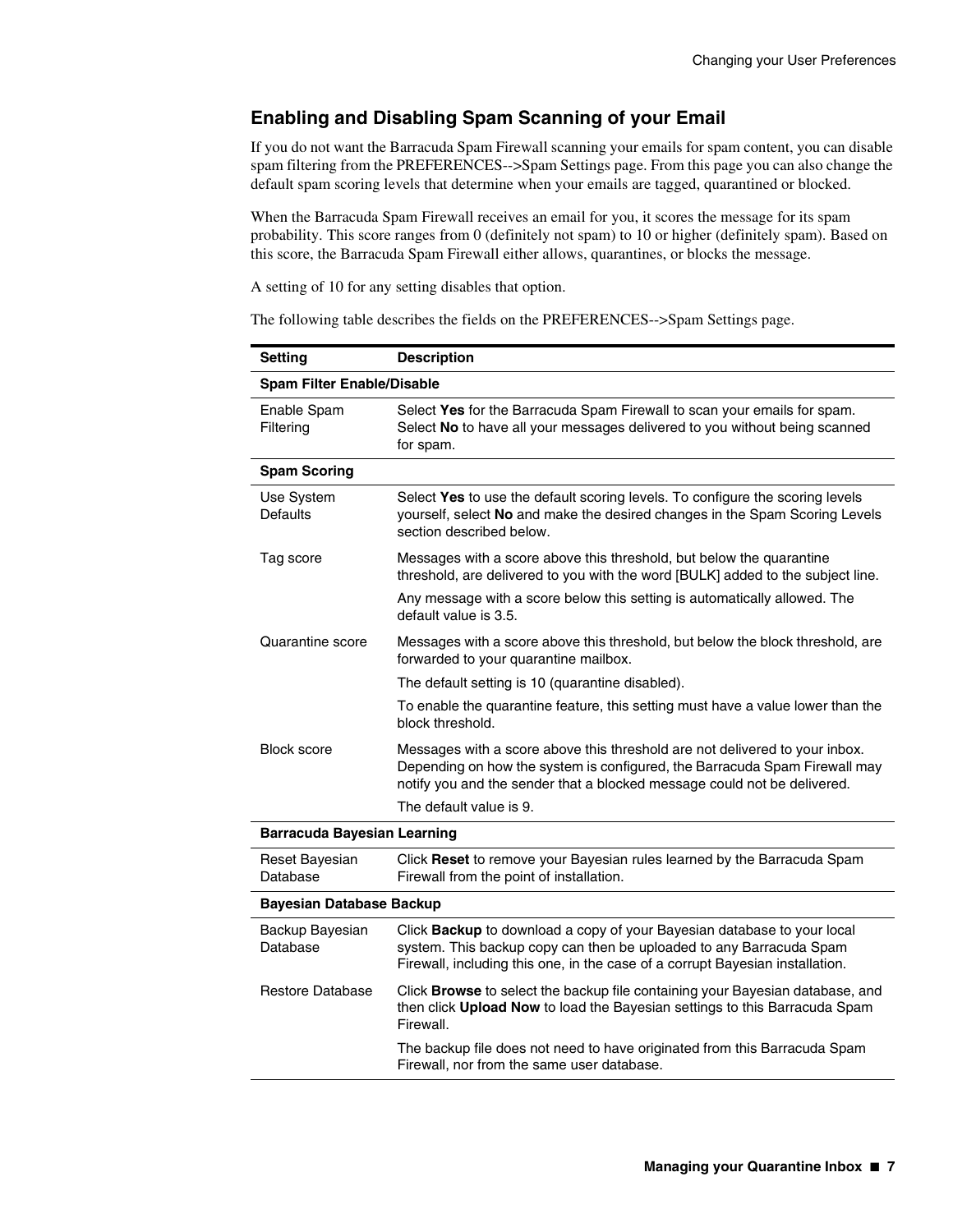## **Adding Email Addresses and Domains to Your Whitelist and Blacklist**

The PREFERENCES-->Whitelist/Blacklist page lets you specify email addresses and domains from which you do or do not want to receive emails.

| List Type        | <b>Description</b>                                                                                                                                                                                                                                                                                                                |
|------------------|-----------------------------------------------------------------------------------------------------------------------------------------------------------------------------------------------------------------------------------------------------------------------------------------------------------------------------------|
| Whitelist        | The list of email addresses or domains from which you always wish to receive<br>messages. The only time the Barracuda Spam Firewall blocks a message from<br>someone on your whitelist is when the message contains a virus or a disallowed<br>attachment file extension.                                                         |
| <b>Blacklist</b> | The list of senders from whom you never want to receive messages. The Barracuda<br>Spam Firewall immediately discards messages from senders on your blacklist. These<br>messages are not tagged or quarantined and cannot be recovered. The sender does<br>not receive a notice that the message was deleted, and neither do you. |
|                  | The only time a blacklisted email address is delivered is if the same email address<br>also appears in your whitelist.                                                                                                                                                                                                            |

To whitelist or blacklist senders, follow these steps:

**1.** Go to the PREFERENCES-->Whitelist/Blacklist page.

A list of your existing whitelisted and blacklisted addresses appears on this page.

- **2.** To delete a whitelist or a blacklist entry, click the trash can icon next to the address.
- **3.** To add an entry, type an email address into the appropriate field, and click the corresponding **Add** button.

#### **Tips on specifying addresses**

When adding addresses to your whitelist and blacklist, note the following tips:

- If you enter a full email address, such as *johndoe@yahoo.com*, just that user is specified. If you enter just a domain, such as *yahoo.com*, all users in that domain are specified.
- If you enter a domain such as *barracudanetworks.com*, all subdomains are also included, such as *support.barracudanetworks.com* and *test.barracudanetworks.com*.
- Mass mailings often come from domains that do not resemble the company's Web site name. For example, you may want to receive mailings from *historybookclub.com*, but you will find that this site sends out its mailing from the domain *hbcfyi.com*. Examine the From: address of an actual mailing that you are trying to whitelist or blacklist to determine what to enter.

## **Changing the Language of the Quarantine Interface**

You can change the language of your quarantine interface by selecting a language from the drop-down menu in the upper right corner of the QUARANTINE INBOX and PREFERENCES tabs. Supported languages include Chinese, Japanese, Spanish, French, and others.

The language you select is only applied to your individual quarantine interface. No other user's interface is affected.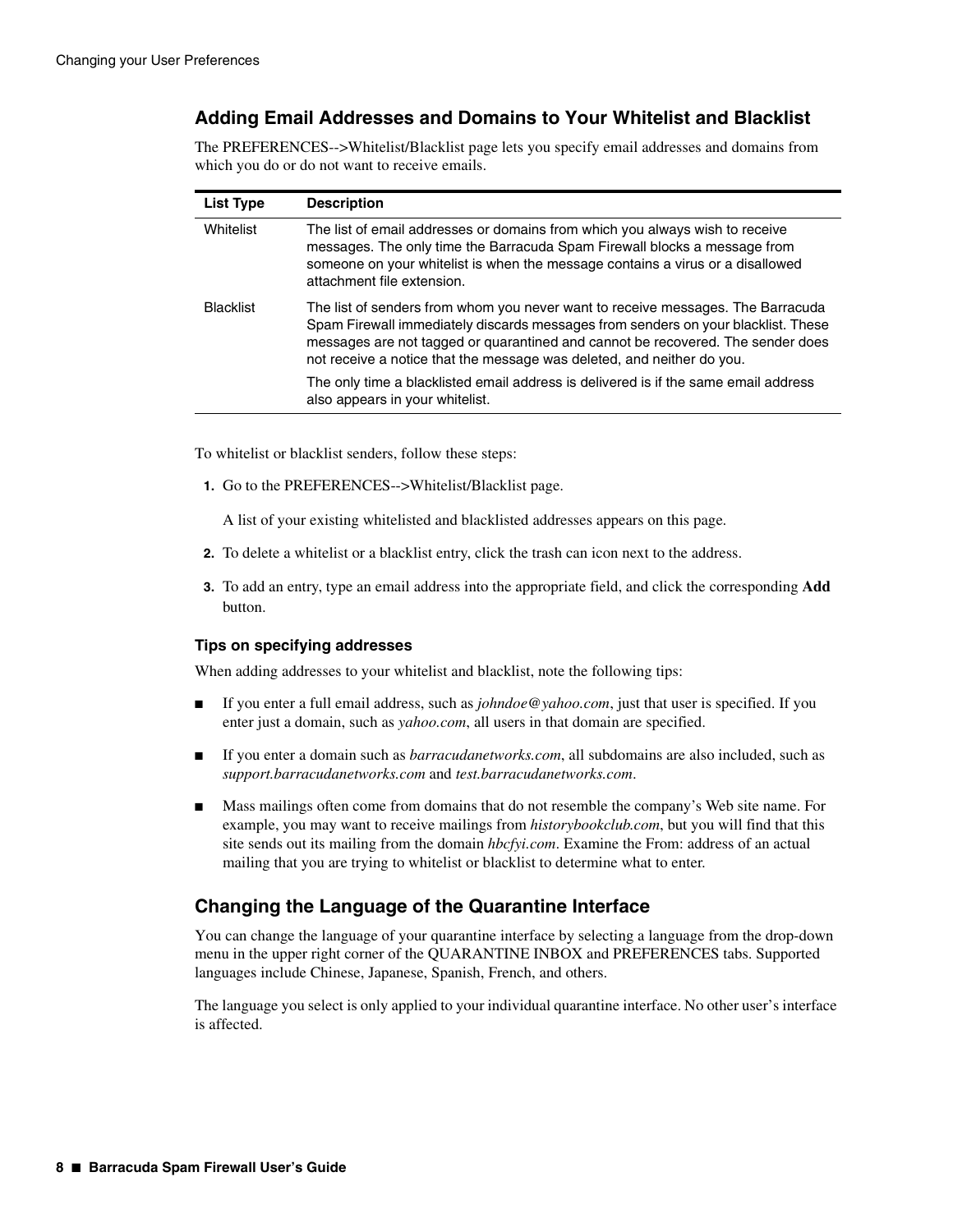## <span id="page-8-0"></span>**Using Microsoft Outlook and Lotus Notes to Classify Messages**

Instead of using your quarantine inbox to classify your email messages, you can download a client plugin that lets you classify messages from your Microsoft Outlook or Lotus Notes application.

Your Barracuda Spam Firwall administrator may chose not to make this plug-in available. If this is the case, you need to use your quarantine inbox to classify your messages.

#### **Downloading the Client Plug-in**

To download the client plug-in that is needed to classify messages from Microsoft Outlook or Lotus Notes, go to the log-in page of the administration interface and click the link below the login information, as shown in the following example:

*Note: If this link does not appear, then your Barracuda Spam Firewall administrator has configured the system to not make the plug-in available.*

| Login                                                                                                                                 |        |  |
|---------------------------------------------------------------------------------------------------------------------------------------|--------|--|
| Please enter your username and password below. If you<br>are an administrator, please enter your administrator login<br>and password. |        |  |
| Language: English (US)                                                                                                                |        |  |
| Log on to:                                                                                                                            | realm1 |  |
| Username:                                                                                                                             |        |  |
| Password:                                                                                                                             |        |  |
|                                                                                                                                       | Login  |  |
|                                                                                                                                       |        |  |
| Get Mail Client Plugins Here                                                                                                          |        |  |

#### **Using the Microsoft Outlook and Lotus Notes Plug-in**

After downloading and installing the plug-in, you can begin classifying messages using these buttons in your Microsoft Outlook or Lotus Notes client:  $\Box$   $\Box$  The first (green) button marks messages as not spam and the second (red) button marks messages as spam.

The Microsoft Outlook and Lotus Notes Plug-in is configured to automatically:

- Whitelist email addresses associated with sent messages and new contacts
- Move spam-declared messages to the Deleted Items folder in your mail client
- Whitelist the 'From:' email address within 'Not-Spam'-declared messages.

You can change the default behavior of the Outlook plug-in by going to the Tools menu in your Outlook client and selecting Options | Spam Firewall tab.